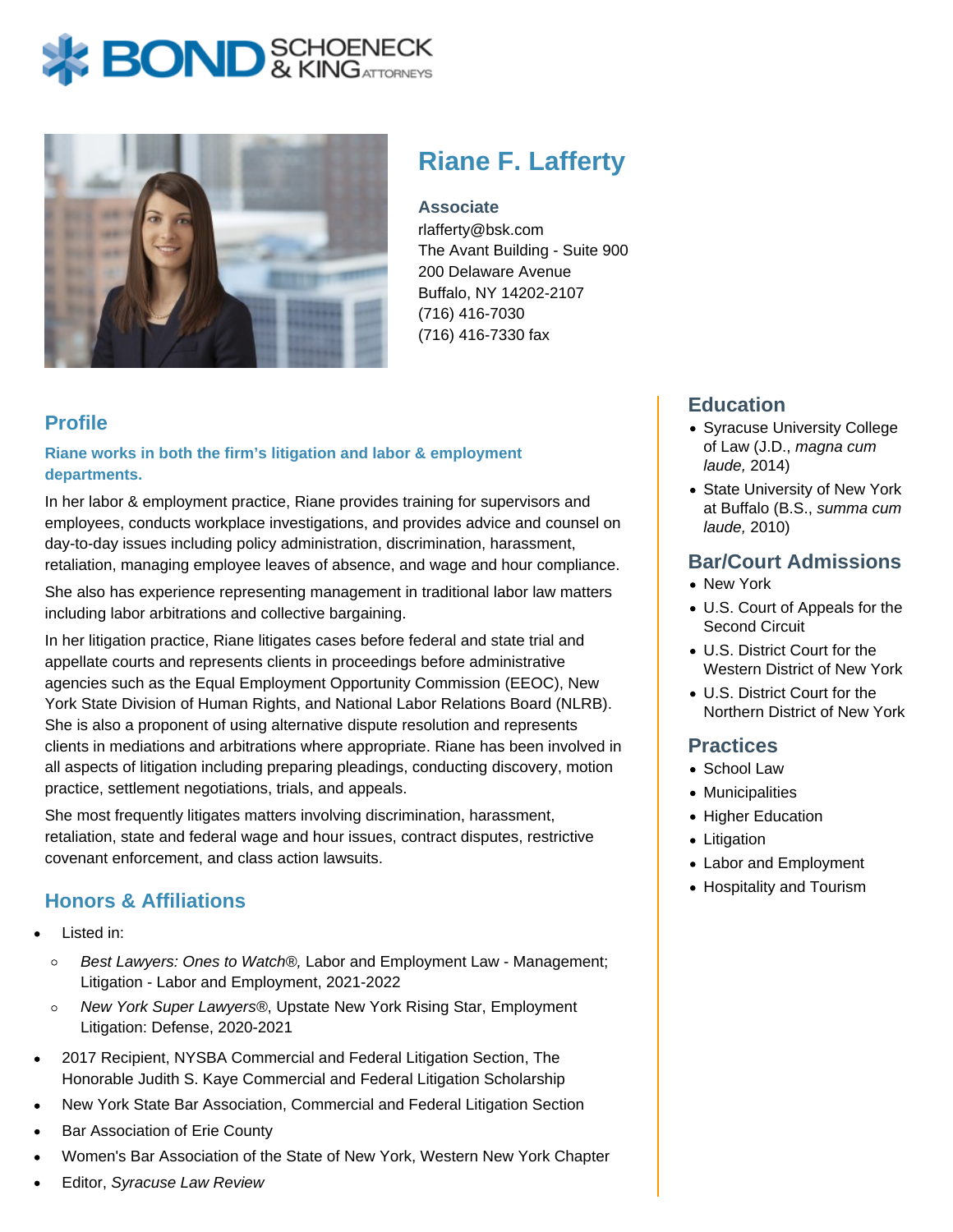

#### **Representative Matters**

- Currently defending several ongoing employment discrimination, harassment, and retaliation claims in Federal Court and before the Equal Employment Opportunity Commission (EEOC) and New York State Division of Human Rights.
- Played an instrumental role in securing a seven-figure stipulated judgment in a commercial arbitration involving a former business owner's breaches of noncompetition and non-solicitation obligations and spoliation of evidence.
- Successfully defended an unfair labor practice charge against a hospital system before the National Labor Relations Board. The case involved inflammatory buttons worn during a Union protest.
- Won summary dismissal of a religious discrimination lawsuit against a local business in the U.S. District Court for the Western District of New York and successfully defended an appeal of the decision before the U.S. Court of Appeals for the Second Circuit.
- Won summary judgment in favor of a large local municipality in a lawsuit involving claims of retaliation under the Family and Medical Leave Act of 1993.
- Successfully appealed an adverse summary judgment ruling in a breach of contract action and later got the case dismissed in New York State Supreme Court. The dismissal was unanimously upheld by a five-judge panel at the Appellate Division, Fourth Department.

#### **Representative Presentations**

- Changes to NYS Human Rights Law, Bond Schoeneck & King Labor & Employment Law Seminar, Buffalo, New York, October 24, 2019
- Confronting and Controlling Pay Equity Risks for New York Employers, Bond, Schoeneck & King Fall Breakfast Briefing, Buffalo, New York, October 8, 2019
- Gender Identity and Expression Workplace Issues, Bond Schoeneck & King Workplace 2019, Buffalo, New York, June 13, 2019
- Taking the Lead 2019: Winning Strategies and Techniques for Commercial Cases, New York State Bar Association CLE, March 12, 2019
- Practical Tips and Ethical Considerations for Client Representation in the Digital Age: Attorney Advertising & Social Media, University at Buffalo School of Law & the Law Alumni Association's GOLD Group CLE, February 6, 2019
- Age Discrimination: Top Issues for Employers, Bond Schoeneck & King Labor & Employment Law Seminar, Buffalo, New York, October 16, 2018
- Non-Competition and Trade Secrets, Bond Schoeneck & King Labor & Employment Law Seminar, Buffalo, New York, October 17, 2017
- Documenting the Employment Relationship: From Offer Letter to Termination, Bond, Schoeneck & King Workplace 2017
- Exploring the Ethical Implications of Social Media Use: Lessons to be Learned from the 2017 Updated NYSBA Social Media Ethics Guidelines, New York State Bar Association CLE, September 18, 2017
- EEOC/SDHR, Bond Schoeneck & King Labor & Employment Law Seminar, Buffalo, New York, October 18, 2016